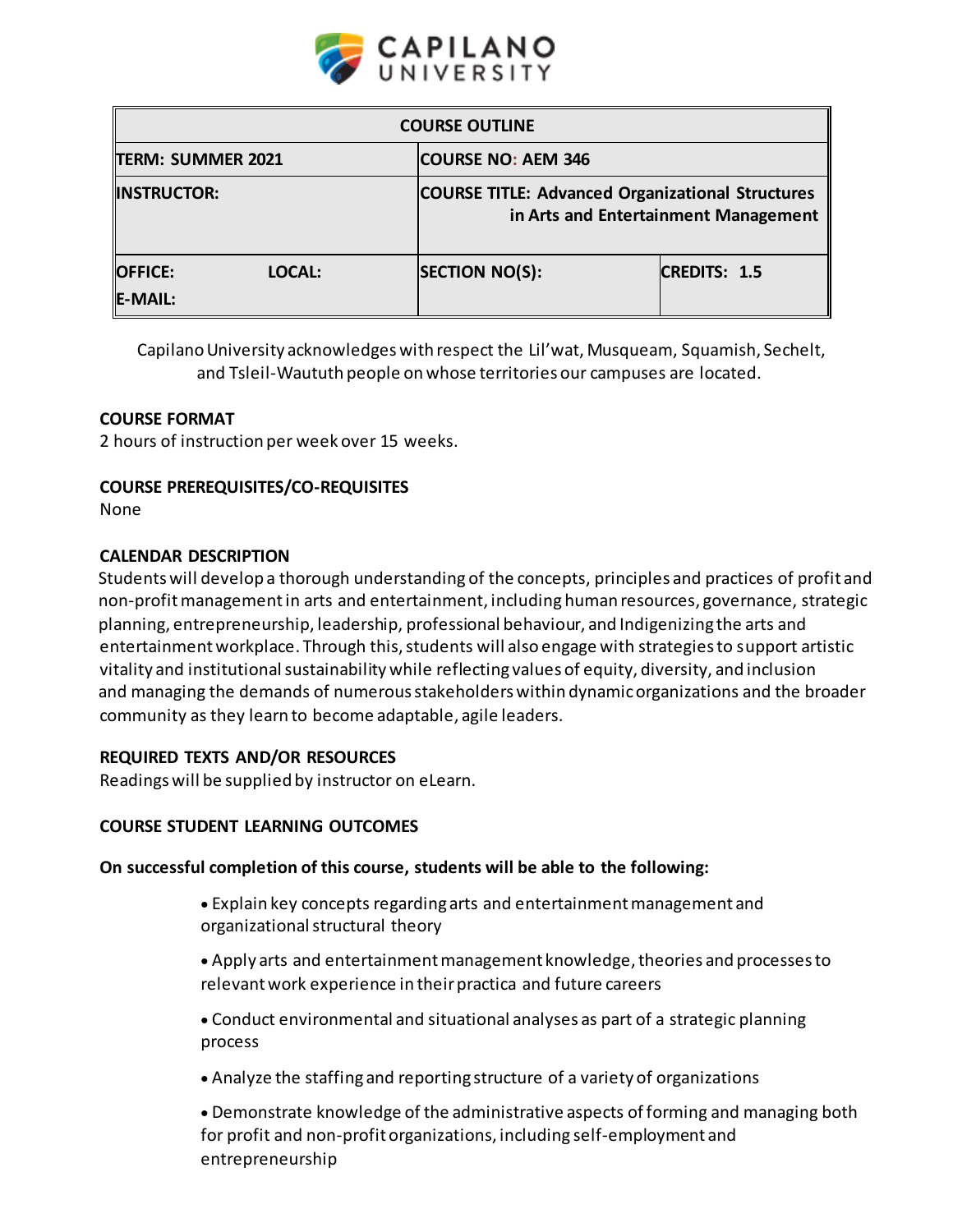Demonstrate professional behaviour practices in the industry

 Evaluate policies and practices in relation to diversity, equity and inclusion through a social justice lens

Develop criteria for board, staff, and volunteer recruitment

## **COURSE CONTENT**

| DATE              | CONTENT                                                      |  |  |
|-------------------|--------------------------------------------------------------|--|--|
| Week1             | <b>A&amp;E Management Overview</b>                           |  |  |
|                   | Management History/Non-Profits and For-Profits: A Comparison |  |  |
| Week <sub>2</sub> | <b>Staffing Structure</b>                                    |  |  |
|                   | Resumes and Cover Letters/Interview Preparation              |  |  |
| Week3             | Indigenizing the A & E Workplace                             |  |  |
|                   | Board Governance; Exam Review                                |  |  |
| Week4             | Midterm Exam                                                 |  |  |
|                   | <b>Organizational Cultures</b>                               |  |  |
| Week 5            | Equity, Diversity and Inclusion in A & E Spaces              |  |  |
|                   | Self-Employment and Cultural Entrepreneurship                |  |  |
| Week 6            | <b>Strategic Planning Introduction</b>                       |  |  |
|                   | Leadership & Management Styles                               |  |  |
| Week7             | Volunteer Management; Exam Review                            |  |  |
|                   | <b>Final Exam</b>                                            |  |  |

## **EVALUATION PROFILE**

| Total                                   | 100%       |
|-----------------------------------------|------------|
| Professional Behaviour                  | $0 - 10%$  |
| <b>Presentations and Group Projects</b> | $0 - 20%$  |
| <b>Tests and Quizzes</b>                | $0 - 30%$  |
| Assignments*                            | $40 - 80%$ |

\* No single assignment to be worth more than 35% of the grade.

## **Assignments:**

The assignment structure for this course is determined by the instructor in accordance with the learning outcomes outlined above. Please refer to the course syllabus and eLearn site for a more detailed breakdown. Assignments may include a SWOT analysis or EDI plan.

## **Tests and Quizzes:**

This course may include a combination of quizzes and tests (e.g. pop-quiz, final exam). The format will be determined by the instructor.

## **Presentations:**

This course may include a presentation component, which may be an individual or group assignment (e.g. in-class debate, research presentation). Detailed instructions will be provided in class and on eLearn.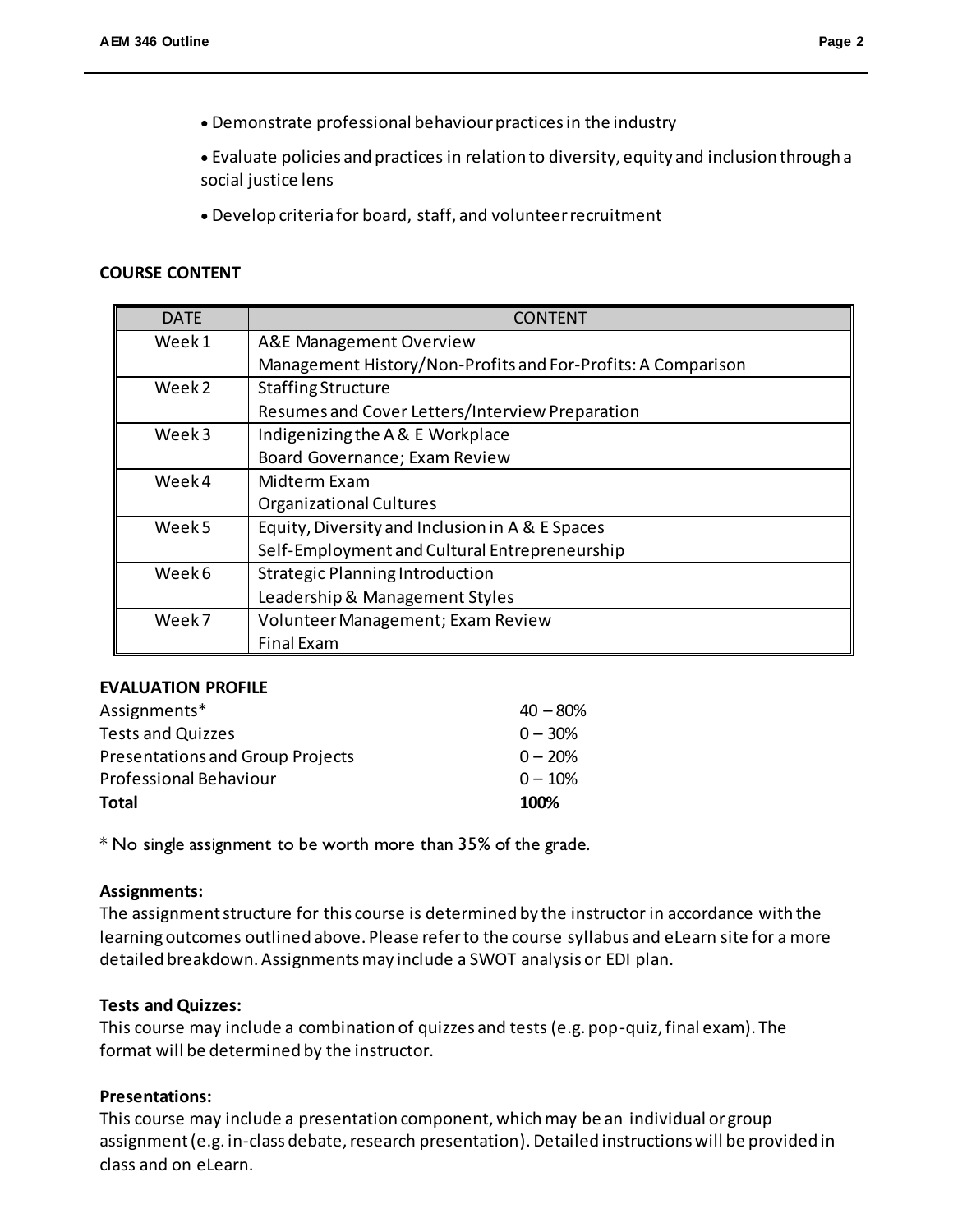## **Professional Behaviour**:

The Professional Behaviour grade requires attendance, a meaningful contribution to class discussion, and support of a respectful, welcoming and inclusive environment for learning.

# **GRADING PROFILE**

| $A+ = 90-100$ | $B+ = 77-79$  | $C + 57-69$ | $D = 50 - 59$ |
|---------------|---------------|-------------|---------------|
| $A = 85 - 89$ | $B = 73 - 76$ | $C = 63-66$ | $F = 0.49$    |
| $A = 80-84$   | $B = 70-72$   | $C = 60-62$ |               |

## **Incomplete Grades**

Grades of Incomplete "I" are assigned only in exceptional circumstances when a student requests extra time to complete their coursework. Such agreements are made only at the request of the student, who is responsible to determine from the instructor the outstanding requirements of the course.

## **Late Assignments**

Late assignments will be deducted marks based on individual assignment rubrics. No assignments are accepted after 10 days, or as indicated on the individual assignment rubric.

## **Attendance**

Regular attendance is essential. Students will be allowed to make up missed meetings or seminars only under the following conditions: if a doctor's certificate of illness is provided; if in the case of the death of a close family member, a death certificate is provided; if prior approval of the instructor has been obtained.

# **Missed Exams/Quizzes**

Make-up exams, quizzes, and/or tests are given at the discretion of the instructor. They are generally given only in medical emergencies or severe personal crises. Some activities may not be able to be accommodated.

## **English Usage**

Students are expected to proofread all written work for any grammatical, spelling and stylistic errors. Instructors may deduct marks for incorrect grammar and spelling in written assignments.

## **Electronic Devices**

Students must have access to electronic devices to participate in the online aspect of this course.

## **On-line Communication**

Outside of the classroom, instructors will (if necessary) communicate with students using either their official Capilano University email or eLearn; please check both regularly. Official communication between Capilano University and students is delivered to students' Capilano University email addresses only. Please allow 2 business days for a response.

## **UNIVERSITY OPERATIONAL DETAILS**

## **Tools for Success**

Many services are available to support studentsuccess for Capilano University students. A central navigation point for all services can be found at: <https://www.capilanou.ca/student-life/>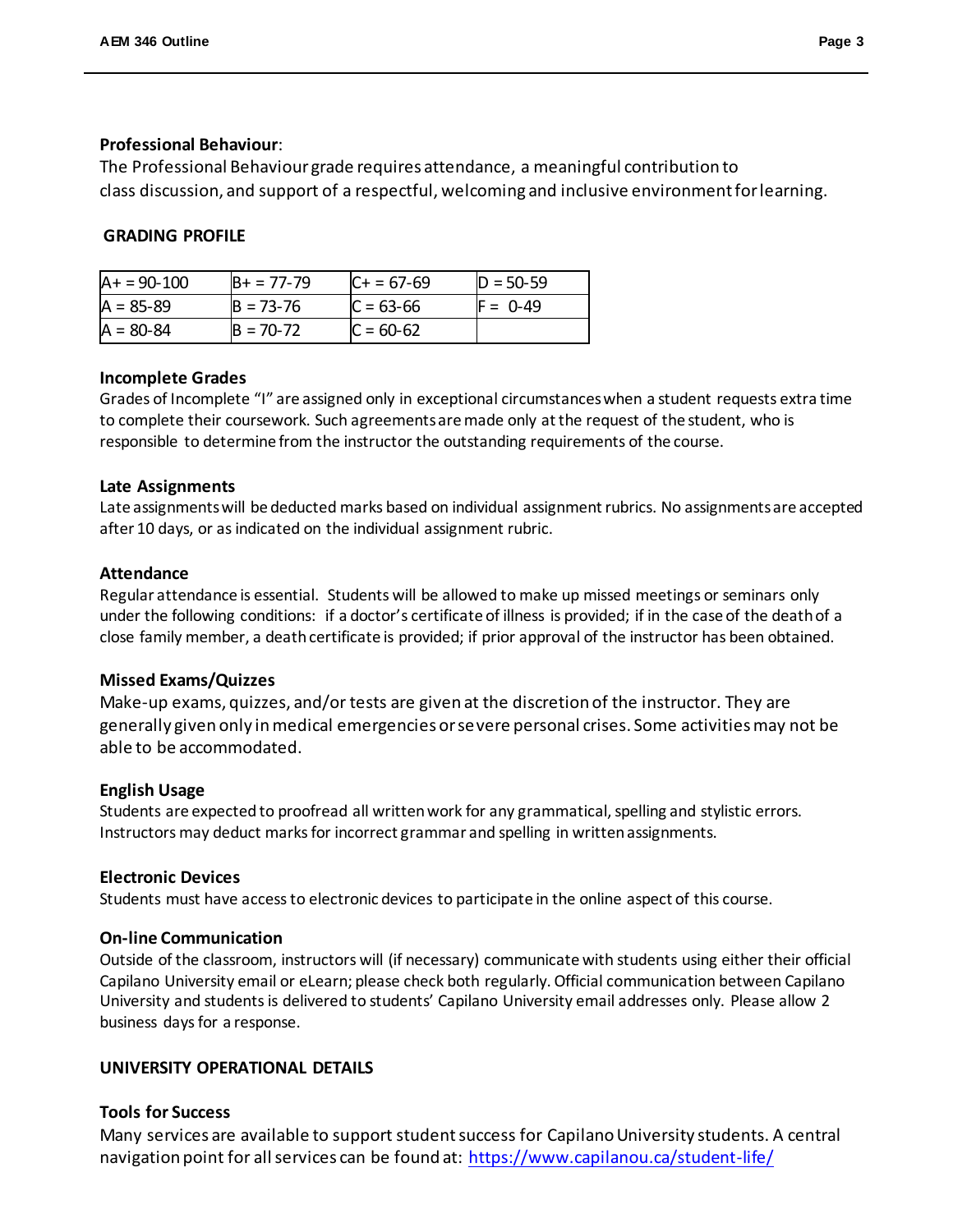# **Capilano University Security: download the [CapU Mobile Safety App](https://www.capilanou.ca/student-life/support--wellness/safety--security/capu-safe-app/) Policy Statement (S2009-06)**

Capilano University has policies on Academic Appeals (including appeal of final grade), Student Conduct, Academic Integrity, Academic Probation and other educational issues. These and other policies are available on the University website.

# **Academic Integrity (S2017-05)**

Any instance of academic dishonesty or breach of the standards of academic integrity is serious and students will be held accountable for their actions, whether acting alone or in a group. See policy and procedures S2017-05 Academic Integrity for more information: <https://www.capilanou.ca/about-capu/governance/policies/>

Violations of academic integrity, including dishonesty in assignments, examinations, or other academic performances, are prohibited and will be handled in accordance with the Student Academic Integrity Procedures.

**Academic dishonesty** is any act that breaches one or more of the principles of academic integrity. Acts of academic dishonesty may include but are not limited to the following types:

**Cheating**: Using or providing unauthorized aids, assistance or materials while preparing or completing assessments, or when completing practical work (in clinical, practicum, or lab settings), including but not limited to the following:

- Copying or attempting to copy the work of another during an assessment;
- Communicating work to another student during an examination;
- Using unauthorized aids, notes, or electronic devices or means during an examination;
- Unauthorized possession of an assessment or answer key; and/or,
- Submitting of a substantially similar assessment by two or more students, except in the case where such submission is specifically authorized by the instructor.

**Fraud**: Creation or use of falsified documents.

**Misuse or misrepresentation of sources**: Presenting source material in such a way as to distort its original purpose or implication(s); misattributing words, ideas, etc. to someone other than the original source; misrepresenting or manipulating research findings or data; and/or suppressing aspects of findings or data in order to present conclusions in a light other than the research, taken as a whole, would support.

**Plagiarism**: Presenting or submitting, as one's own work, the research, words, ideas, artistic imagery, arguments, calculations, illustrations, or diagrams of another person or persons without explicit or accurate citation or credit.

**Self-Plagiarism**: Submitting one's own work for credit in more than one course without the permission of the instructors, or re-submitting work, in whole or in part, for which credit has already been granted without permission of the instructors.

**Prohibited Conduct**: The following are examples of other conduct specifically prohibited: